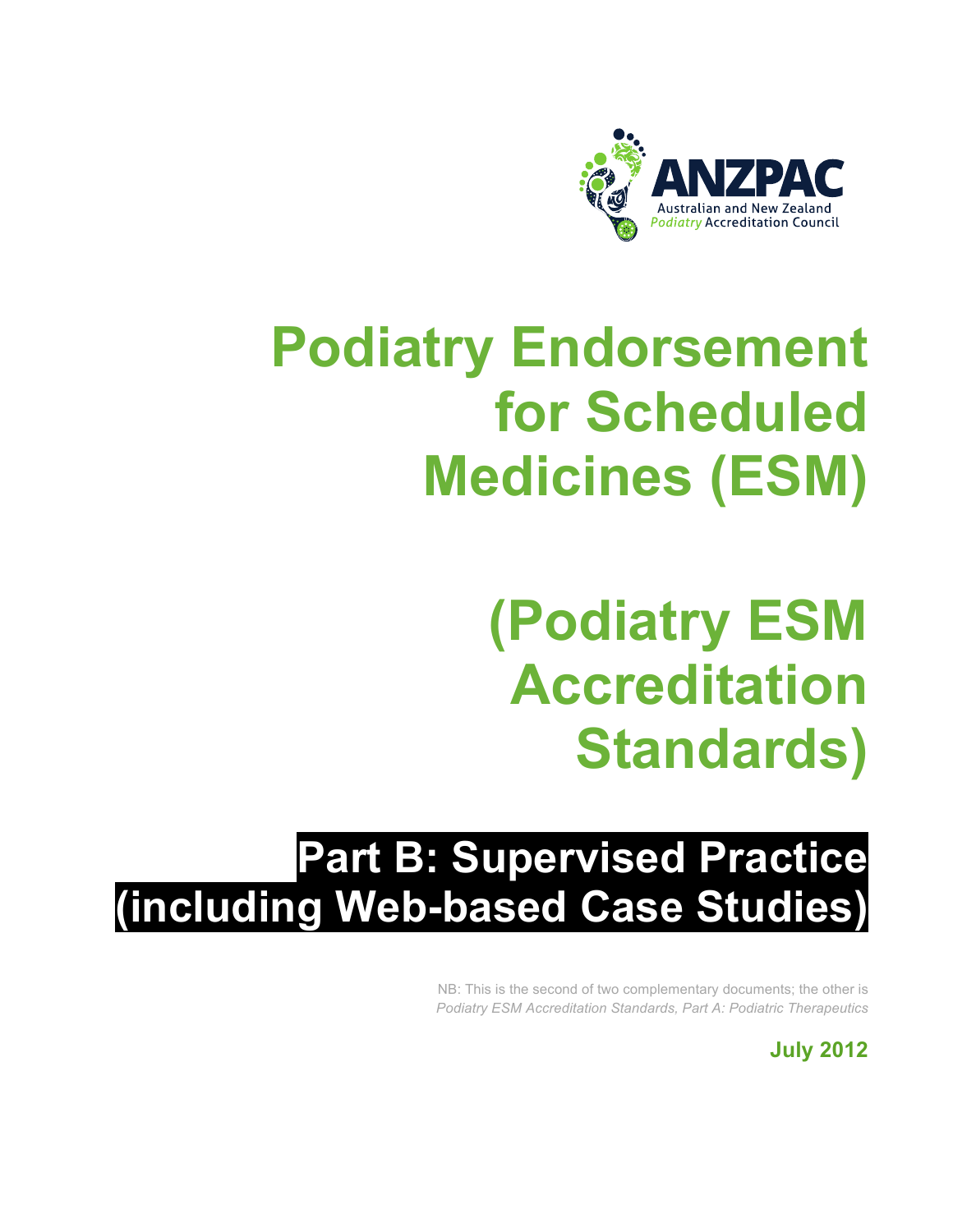# **Table of Contents**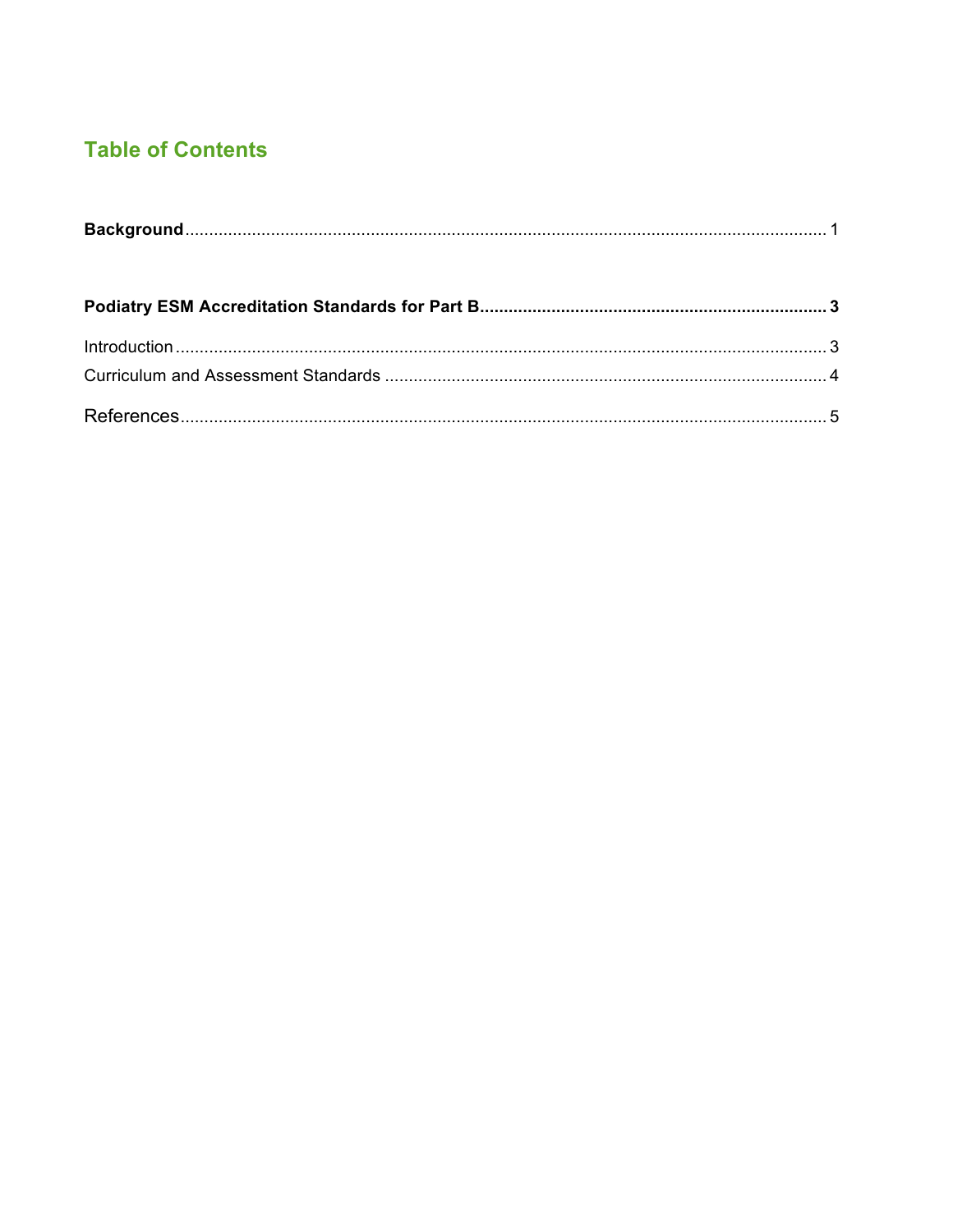### **Background**

This document provides details of Accreditation Standards for education providers, which are seeking accreditation of programs of study relevant to an endorsement for scheduled medicines (ESM) with the Australian and New Zealand Podiatry Accreditation Council (ANZPAC). ANZPAC's role as the designated accreditation authority for the Podiatry Board of Australia (Board) is to exercise the accreditation functions as defined in the *Health Practitioner Regulation National Law Act* (National Law) as in force in each state and territory.

#### *Registration Standards*

The Podiatry Board of Australia's (Board) Endorsement for Scheduled Medicines Registration Standard, as published on the Board's website (http://www.podiatryboard.gov.au/), sets out the qualifications and other requirements that must be met in order for a podiatrist to have their registration endorsed by the Board. These requirements are outlined under section 94 of the National Law in relation to being qualified to administer, obtain, possess, prescribe, sell, supply or use Schedule 2, 3, 4 or 8 medicines for the treatment of podiatric conditions from a list approved by the Board.

#### *Accreditation Standards*

The Podiatry ESM Accreditation Standards have been written to provide flexibility for educational providers to seek accreditation for the podiatric therapeutics or supervised clinical practice or for both.

Therefore, the Podiatry ESM Accreditation Standards are outlined in two parts:

- Part A: Podiatric Therapeutics
- Part B: Supervised Practice (including Web-based Case Studies).

This document provides Accreditation Standards relevant to Part B only. For information regarding Part A (Podiatric Therapeutics), see the separately-published document.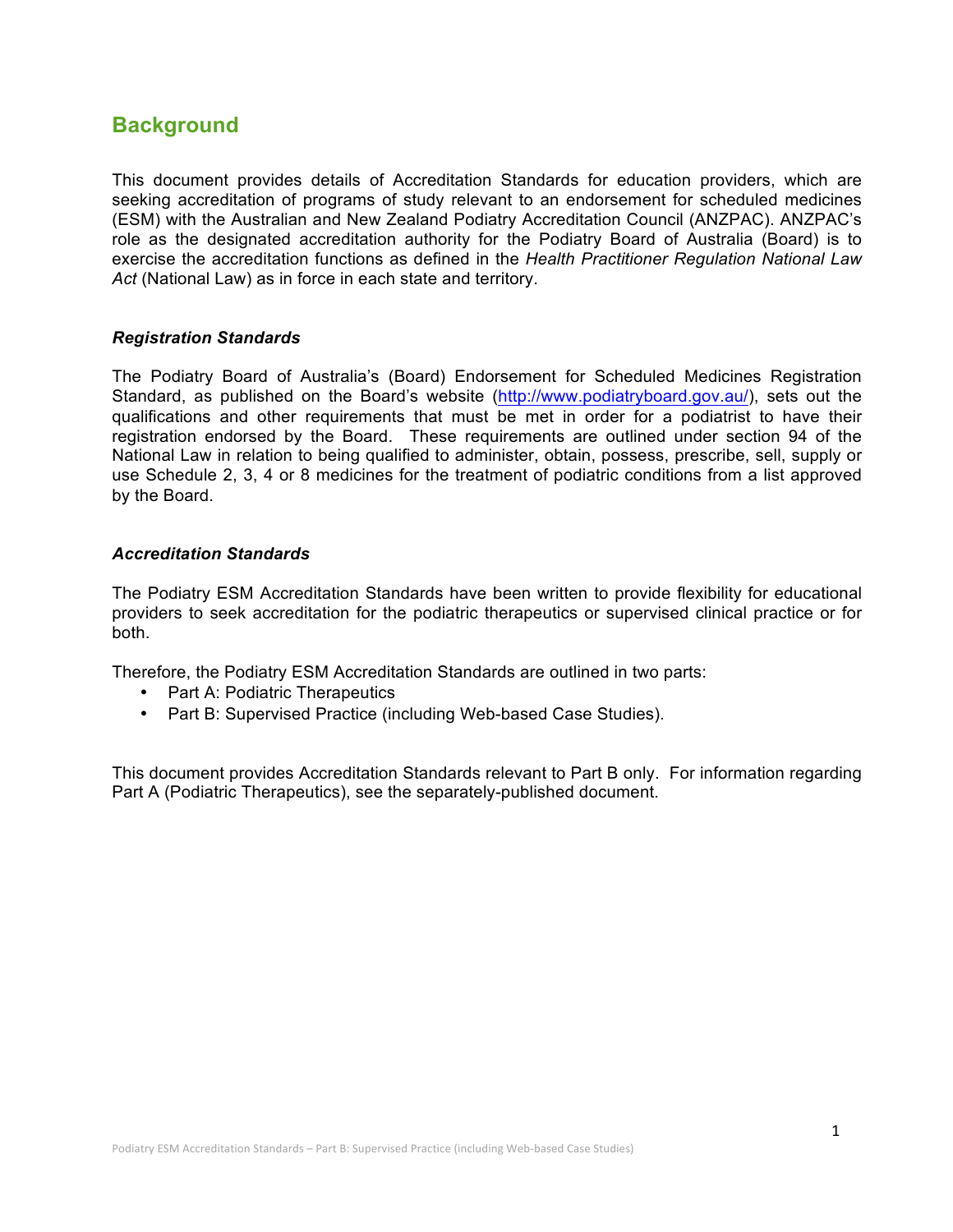#### *Additional Information*

ANZPAC does not assess or advise individual students regarding their programs of study. The Podiatry ESM Accreditation Standards and Procedures are applicable once approved by the Podiatry Board of Australia. The document review date is August 2017.

More information about the Podiatry ESM Accreditation Standards and Procedures for application for accreditation can be obtained from:



Executive Officer: Ms. Rachel Portelli Postal Address: ANZPAC

Telephone: 1300 267 687<br>Outside Australia: +61 3 8080 2953 Outside Australia: Facsimile: +61 3 8080 2917

 Level 31, 120 Collins Street Melbourne, VIC 3000 Australia E-Mail: admin@anzpac.org.au Web: www.anzpac.org.au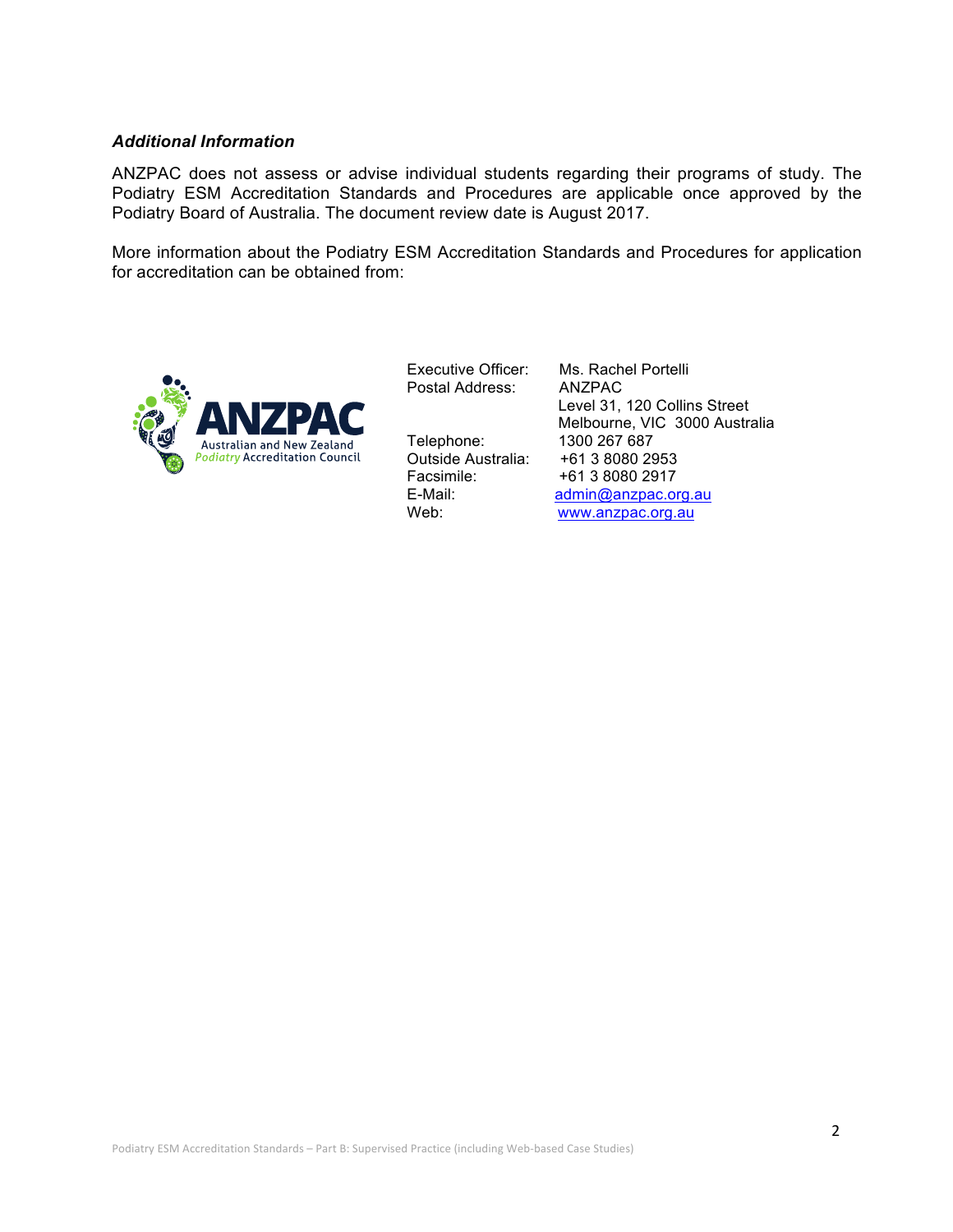## **Podiatry ESM Accreditation Standards Part B: Supervised Practice (including Web-based Case Studies)**

#### *Introduction*

The *Accreditation Standards and Procedures for Podiatry Programs in Australia and New Zealand* (ANZPAC, 2009) document provides the requirements of entry-level podiatric programs of study. The Podiatry ESM Accreditation Standards overlay the *Accreditation Standards and Procedures for Podiatry Programs in Australia and New Zealand.*

There are five broad Accreditation Standards, with these areas representing the broad components in the structure and process of podiatric education (ANZPAC, 2009):

- A. Governance Context
- B. Students
- C. Curriculum and Assessment
- D. Educational Resources
- E. Program Evaluation

Each broad Accreditation Standard area has sub-areas which are specific aspects comprising the Accreditation Standards which must be met. 'Examples of Evidence' provide some examples of the types of evidence that may be gathered by the education provider to present to the Accreditation Assessment team to indicate that these Accreditation Standards have been met. The Podiatry ESM Accreditation Standards Part B relate to the endorsement for scheduled medicines education and training requirements for Supervised Practice (including Web-based Case Studies), as reflected in the additional 'Examples of Evidence' (i.e '**Plus for Supervised Practice**')

The additional Examples of Evidence need to be demonstrated as relevant types of evidence for the endorsement for scheduled medicines by education providers seeking to deliver:

• ANZPAC–accredited and Board-approved Supervised Practice (including Web-based Case Studies), relevant to endorsement for scheduled medicines.

This Part B document makes reference to the Examples of Evidence for relevant Curriculum and Assessment Accreditation Standards (C3 Clinical Experience, C4 Teaching and Learning Activities and C6 Assessment of Students) within the *Accreditation Standards and Procedures for Podiatry Programs in Australia and New Zealand* (2009). The document also outlines some additional Examples of Evidence provided within the Curriculum and Assessment Standards as particularly relevant to Supervised Practice (including Web-based Case Studies) in relation to C3 Clinical Experience, C4 Teaching and Learning Activities and also C6 Assessment of Students.

#### *Curriculum and Assessment Standards*

Curriculum and Assessment Accreditation Standards for podiatry as relevant to Supervised Practice (including Web-based Case Studies) include Clinical Experience, Teaching and Learning Activities and Assessment of Students. These accreditation standards, Examples of Evidence and the additional Examples of Evidence for ESM for Part B: Supervised Practice (including Webbased Case Studies), are presented in Table 1. The Accreditation Standards indicate links to the minimum competency standards for podiatry (ANZPAC, 2009). Terms/content from the podiatry competencies are aligned with the NPS Prescribing Competencies Framework (NPS, 2012).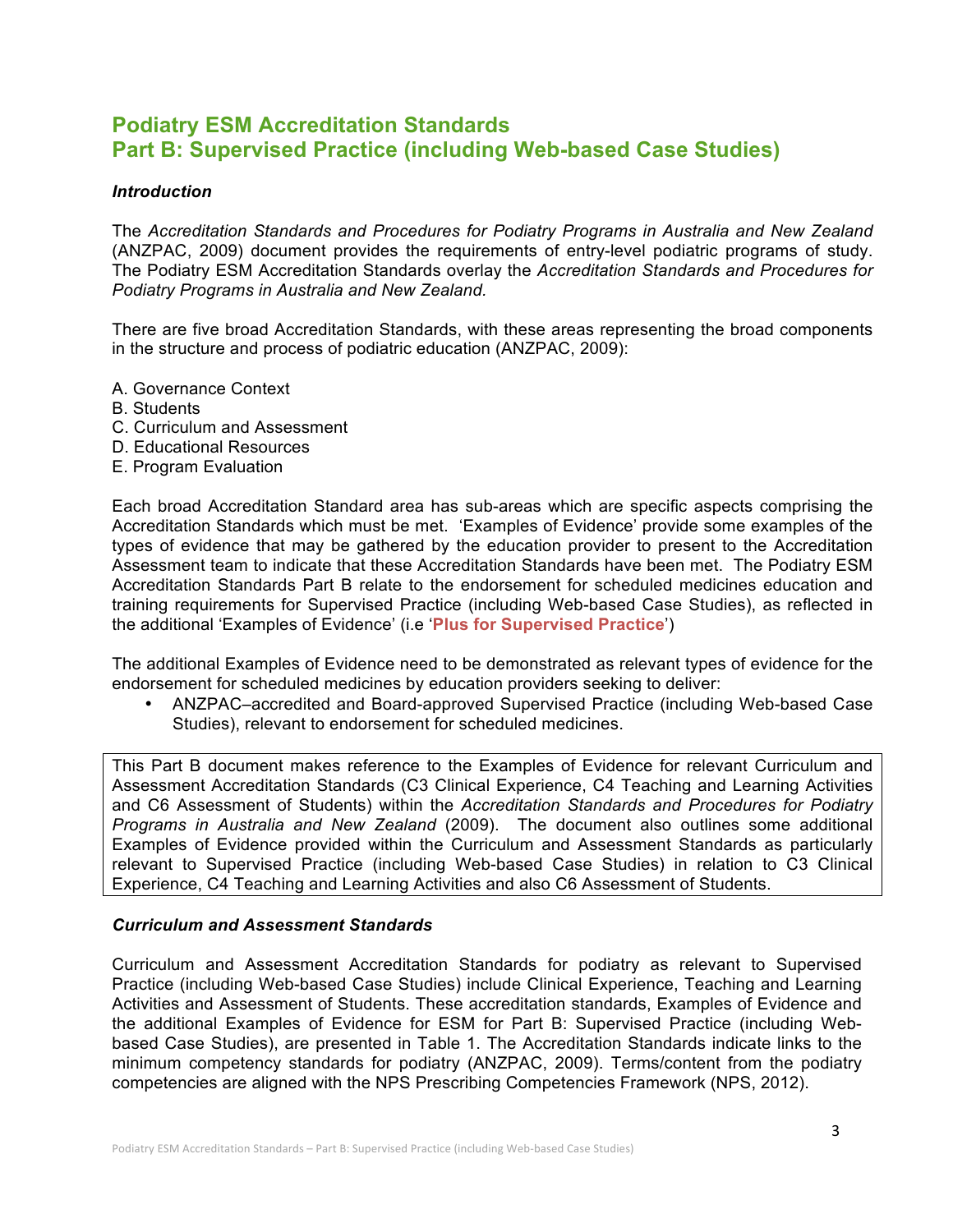#### **Table 1: Standards for Curriculum and Assessment relevant to Part B: Supervised Practice** (including Web-based Case Studies)

| <b>C</b> Curriculum<br>and<br><b>Assessment</b>                                  | <b>Accreditation Standards</b>                                                                                                                                                                                                                                                                                                                                                       | <b>Additional Examples of Evidence</b><br>for Podiatry ESM Accreditation Standard:<br>Part B: Supervised Practice (including Web-<br>based Case Studies)                                                                                                                                                                                                                                                                                                                                                                                                                                                                                                                                                                                                                  |
|----------------------------------------------------------------------------------|--------------------------------------------------------------------------------------------------------------------------------------------------------------------------------------------------------------------------------------------------------------------------------------------------------------------------------------------------------------------------------------|---------------------------------------------------------------------------------------------------------------------------------------------------------------------------------------------------------------------------------------------------------------------------------------------------------------------------------------------------------------------------------------------------------------------------------------------------------------------------------------------------------------------------------------------------------------------------------------------------------------------------------------------------------------------------------------------------------------------------------------------------------------------------|
| C <sub>3</sub><br><b>Clinical</b><br><b>Experience</b>                           | Appropriately-supervised clinical<br>experiences progressively providing<br>an increasingly wide range of patients<br>in various internal clinic and external<br>placement situations to develop their<br>skills, professional dispositions and<br>understandings such that they<br>achieve course outcomes and<br>develop the required competencies<br>and safe practice            | See C3 Examples of Evidence in Accreditation<br>Standards and Procedures for Podiatry Programs in<br>Australia and New Zealand (ANZPAC, 2009)<br><b>Plus for Supervised Practice</b><br>Record keeping and handbook documentation indicate<br>observation and skill-building regarding:<br>• operational aspects of coordinated medicines<br>prescribing shared care arrangements &<br>communications involving a variety of health<br>professionals, including referral processes<br>• appropriate communications with patients from<br>varied backgrounds and circumstances & for varied<br>foot conditions<br>• prescription writing, record keeping, labeling,<br>dispensing, storage and undertaking practice for<br>varied foot conditions in supervised situations |
| C <sub>4</sub><br><b>Teaching</b><br>and<br><b>Learning</b><br><b>Activities</b> | The teaching and learning activities<br>are consistent with the mission/vision<br>and appropriate for developing the<br>competency standards and evidence-<br>based practice, with a range of<br>pedagogies utilised including didactic,<br>technological, clinical and inquiry<br>based approaches and developing<br>student responsibility in preparation<br>for lifelong learning | See C4 Examples of Evidence in Accreditation<br>Standards and Procedures for Podiatry Programs in<br>Australia and New Zealand (ANZPAC, 2009)<br><b>Plus for Supervised Practice</b><br>Course teaching and learning program materials<br>include problem-solving case studies regarding<br>scheduled medicines (20 hours indicative), to lead to<br>achievement of ESM competency standards                                                                                                                                                                                                                                                                                                                                                                              |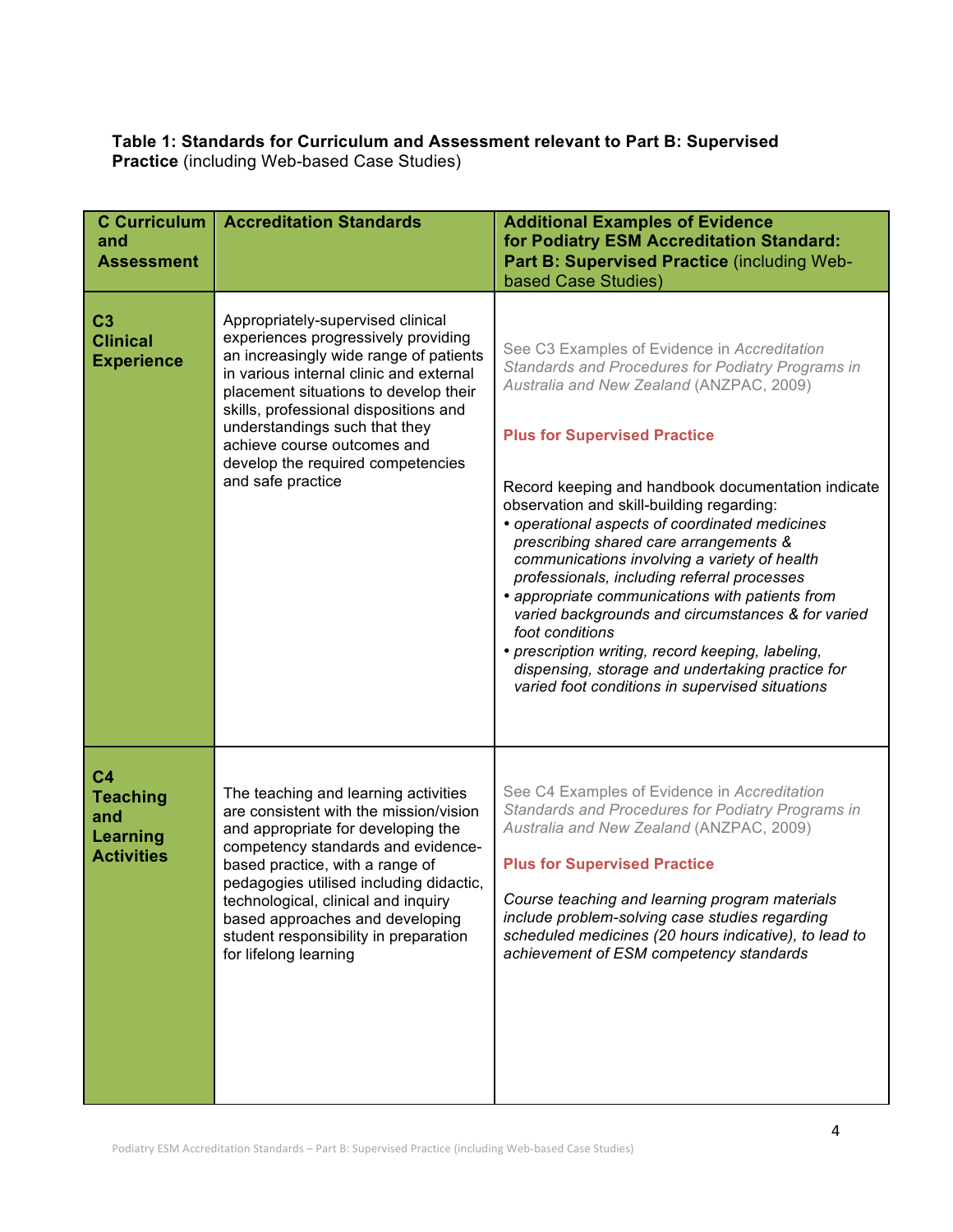| <b>C</b> Curriculum<br>and<br><b>Assessment</b>    | <b>Accreditation Standards</b>                                                                                                                                                                                                                                                                                    | <b>Additional Examples of Evidence</b><br>for Podiatry ESM Accreditation Standard:<br>Part B: Supervised Practice (including Web-<br>based Case Studies)                                                                                                                                                                                                                                                                                                                                                                                                                                                                                                                       |
|----------------------------------------------------|-------------------------------------------------------------------------------------------------------------------------------------------------------------------------------------------------------------------------------------------------------------------------------------------------------------------|--------------------------------------------------------------------------------------------------------------------------------------------------------------------------------------------------------------------------------------------------------------------------------------------------------------------------------------------------------------------------------------------------------------------------------------------------------------------------------------------------------------------------------------------------------------------------------------------------------------------------------------------------------------------------------|
| C <sub>6</sub><br><b>Assessment</b><br>of Students | The podiatry school has a defined<br>and documented assessment policy<br>regarding transparent success criteria<br>for progression, compatibility with<br>educational objectives and promotion<br>of learning, with a range of formative<br>and summative assessment methods<br>linked to competencies being used | See C6 Examples of Evidence in Accreditation<br>Standards and Procedures for Podiatry Programs in<br>Australia and New Zealand (ANZPAC, 2009)<br><b>Plus for Supervised Practice</b><br>Log sheets / records of scheduled medicines<br>prescribing supervision situations / web based case<br>study details indicate:<br>Variety of contexts available and rotations<br>Valid and reliable assessment procedures<br>for web cased case studies<br>Demonstrate knowledge and understanding of how to<br>record when scheduled medicines from the National<br>Podiatry Scheduled Medicines List are: administered,<br>obtained, possessed, prescribed, sold, supplied or<br>used |

### *References*

| <b>ANZPAC</b>                                                               | Australian and New Zealand Podiatry Accreditation Council (ANZPAC) (August 2009)<br>Accreditation Standards and Procedures for Podiatry Programs in Australia and New |
|-----------------------------------------------------------------------------|-----------------------------------------------------------------------------------------------------------------------------------------------------------------------|
|                                                                             | Zealand.                                                                                                                                                              |
| <b>Accorditation Standards an</b>                                           | Accessed from:                                                                                                                                                        |
|                                                                             | http://www.anzpac.org.au/files/Accreditation%20Standards%20(Final).pdf                                                                                                |
|                                                                             |                                                                                                                                                                       |
|                                                                             |                                                                                                                                                                       |
|                                                                             | Australian and New Zealand Podiatry Accreditation Council (ANZPAC) (August 2009)                                                                                      |
| ANZPAC                                                                      | Podiatry Competency Standards for Australia and New Zealand.                                                                                                          |
| <b>Podiatry Competency Standards for</b><br><b>Lustralia and New Zealar</b> | Accessed from:                                                                                                                                                        |
|                                                                             | http://www.anzpac.org.au/files/Podiatry%20Competency%20Standards%20for%20Austi                                                                                        |
|                                                                             | a%20and%20New%20Zealand%20(Final).pdf                                                                                                                                 |
|                                                                             |                                                                                                                                                                       |
|                                                                             |                                                                                                                                                                       |